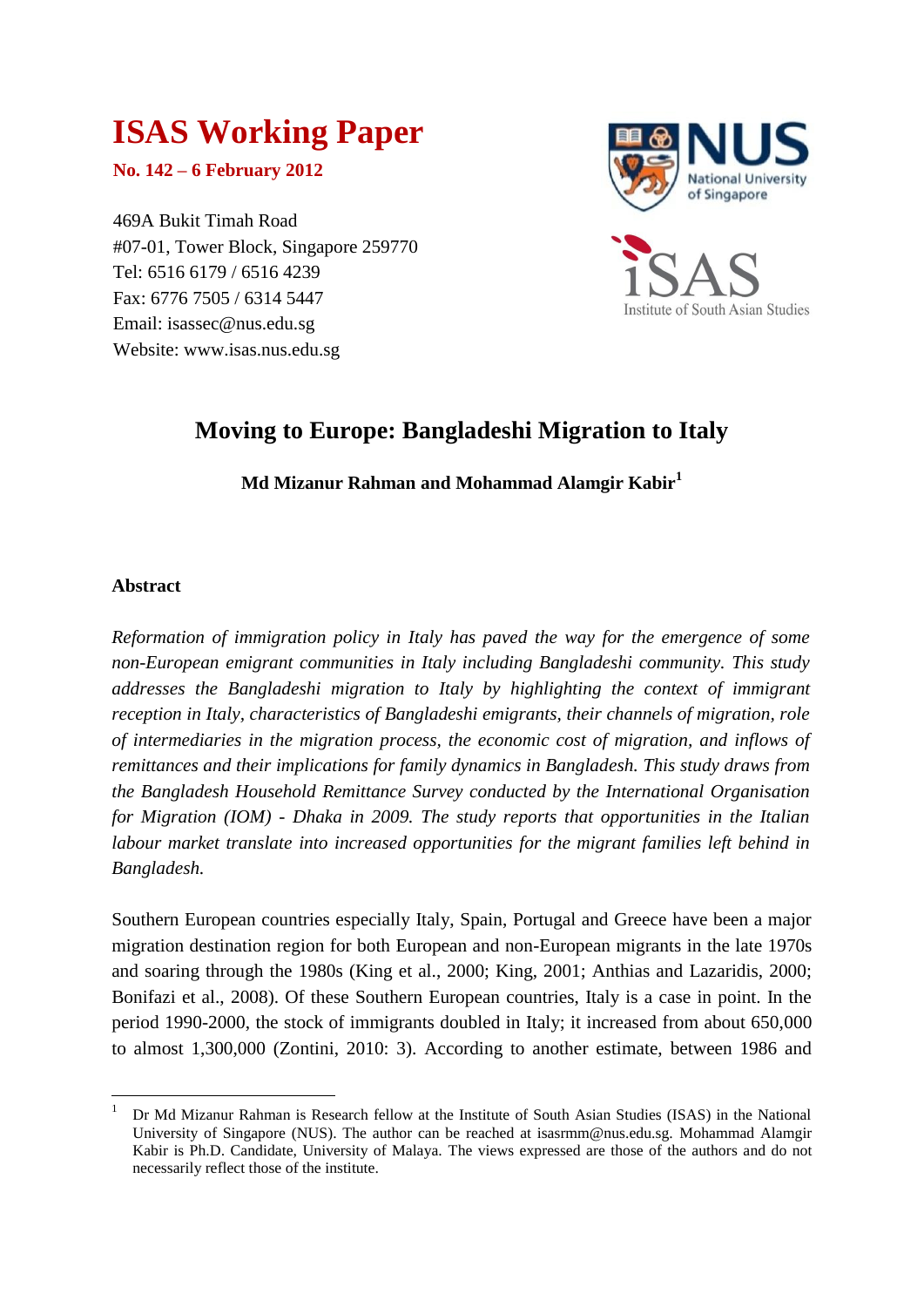2004, the legally resident foreign population rose from under 300,000 to an estimated 2.6 million, accounting for 4.5 per cent of the total population (Chaloff, 2006: 149). The number of immigrants in Italy reached a little more than 4.8 million in 2009 (Cesareo, 2009:11). With the fall in employment visas and the rise in family reunion visas (SOPEMI, 2010: 214), Italy has indeed transformed from a country of labour migration to that of family immigration and settlement in recent years.

Italy has been one of the major destinations for the Bangladeshi migrants in southern Europe. For instance, Bangladeshi immigrants living in Italy were around 84,000 in 2009 (Blangiardo, 2009: 35). The number of (regular) Bangladeshi migrants is projected to reach 118,000 in 2015, 158,000 in 2020, and 232,000 in 2030 (Blangiardo, 2009: 49). In addition to regular immigrants, Italy also hosts a large number of irregular immigrants from both European and non-European countries (Russell, 2001). The number of irregular Bangladeshi emigrants was reported to have been 11,000 in 2009 (Blangiardo, 2009: 35). However, another source suggests that the number of irregular Bangladeshi emigrants was nearly 74,000 in  $2009^2$ . This growing presence of Bangladeshi emigrants is indicative that Bangladeshis availed the immigration opportunity in Italy brought about by periodic changes in its immigration laws since the mid 1980s.

Bangladeshi migrants in Italy are predominantly single and male migrants who are living under "transnationally split" (Yeoh, Graham, and Boyle, 2002) conditions and obligated to maintain economic and social relations with their family members back home. The obligation of maintaining sustained economic and social ties with home stems from the dominance of family in the social and economic affairs of the Bangladeshi society. Individual migrant is deeply enmeshed in a complex web of household relations and dependencies: He/she moves internationally for work as an envoy of the extended family that places the well-being of the extended family above the individual migrant's interests (Rahman, 2011). Whether it is temporary labour migration such as migration to the Middle East or more permanent form of migration such as migration to Italy, maintaining sustained economic relations with leftbehind families remain one of the key priorities for migrant members (Ullah, 2010, Rahman 2009). This is more and more evidenced in the annual inflow of remittances to Bangladesh, which has increased from around \$4.2 billion in 2005 to nearly \$11 billion in  $2010<sup>3</sup>$ .

The economic relations between migrants and their families are often the centre of discussion in the migration-development debate. However, existing studies often tend to highlight the migration-development nexus in the context of some selected developed countries such as the USA, Germany, Netherlands, and the UK or of some popular labour migration countries in Asia and Africa (Papademetriou and Martin, 1991; Hermele, 1997; Piper, 2009). Southern

**.** 

<sup>2</sup> "The number of Bangladeshi migrants in Italy on the rise", 30 October, 2010, *Amaderdesh*, http://www.amaderdesh.com/desh/italy-on-rise/ accessed on 29 October, 2011

<sup>3</sup> BMET, Government agency in charge of monitoring outflow of Bangladeshi migrants, Bureau of Manpower, Employment and Training (BMET), accessed on 28 October, 2011 http://www.bmet.org.bd/BMET/statti sticalDataAction,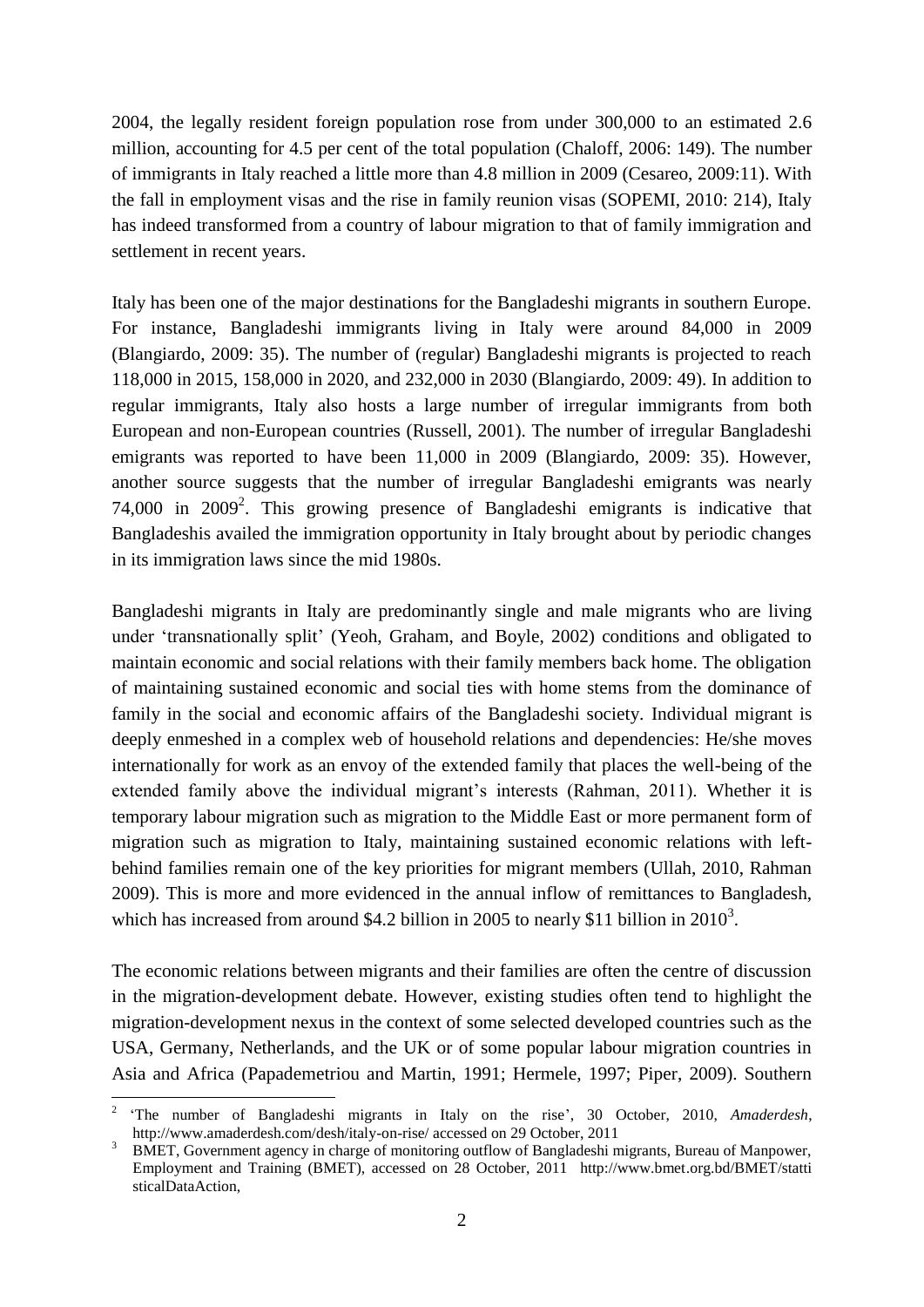European counties, being a new migration destination, are not adequately highlighted in the debate on migration and development. In particular, there is a dearth of research on the linkages between migrants and their families left-behind in some new source countries in Asia. This study attempts to close the gap in existing scholarship by highlighting the Bangladeshi migration to Italy and developmental implications on migrant households left behind in Bangladesh.

After decades of pessimism and concerns, governments of source countries have put renewed hopes on transnationally-oriented migrants as potential actors of development (Schiller and Faist, 2010). Hopes are pinned on transnational migrants sending remittances to their families in origin countries (Faist, 2010). Scholars revisiting the debate on migration-development nexus increasingly see migration as a process and as an integral part of broader transformation processes in the society (Faist, Fauser and Kivisto, 2011). This research highlights migration as a process and explains remittance-induced changes at the household level in terms of development process. This is in the line with Amartya Sen"s views on development as a process of increasing the freedoms of the people, in short "development as freedom" (Sen, 1999). From an empirical perspective, Sen has proposed three capabilities that are the proximate determinants of the basic freedoms: Health, education, and income. This study assesses the implication of migration-induced remittances in terms of these three determinants: Health, education and income.

In particular, this study attempts to address the following research questions: What is the context of immigrant reception in Italy? What are socio-demographic profiles of Bangladeshi migrants in Italy? What is the trend of Bangladeshi migration to Italy? What is the trend of remittance flows from Italy to Bangladesh? What are the channels of Bangladeshi migration to Italy? What is the economic cost of migration? How do migrants finance their migration expenses? What are the implications of remittances on family dynamics? This paper starts by presenting the data sources for the study. The next section provides the context of immigrant reception in Italy in the light of the changes in immigration laws. This is followed by sociodemographic characteristics of Bangladeshi migrants in Italy. Subsequent sections focus on channels of Bangladeshi migration to Italy, and implications of remittances for family dynamics. The final section gives a summary of the findings of the study.

# **Data Sources**

This study is based on the "Bangladesh Household Remittance Survey (BHRS) 2009 conducted by International Organisation for Migration (IOM) in Dhaka with financial support from Department for International Development – the United Kingdom (DFID- UK). In addition to survey data, this study also draws from qualitative interviews of migrants, returnmigrants, and activists of migrant organisations in Bangladesh between 2010 and 2011. The Bangladesh Migrant Household Survey interviewed migrant households across the country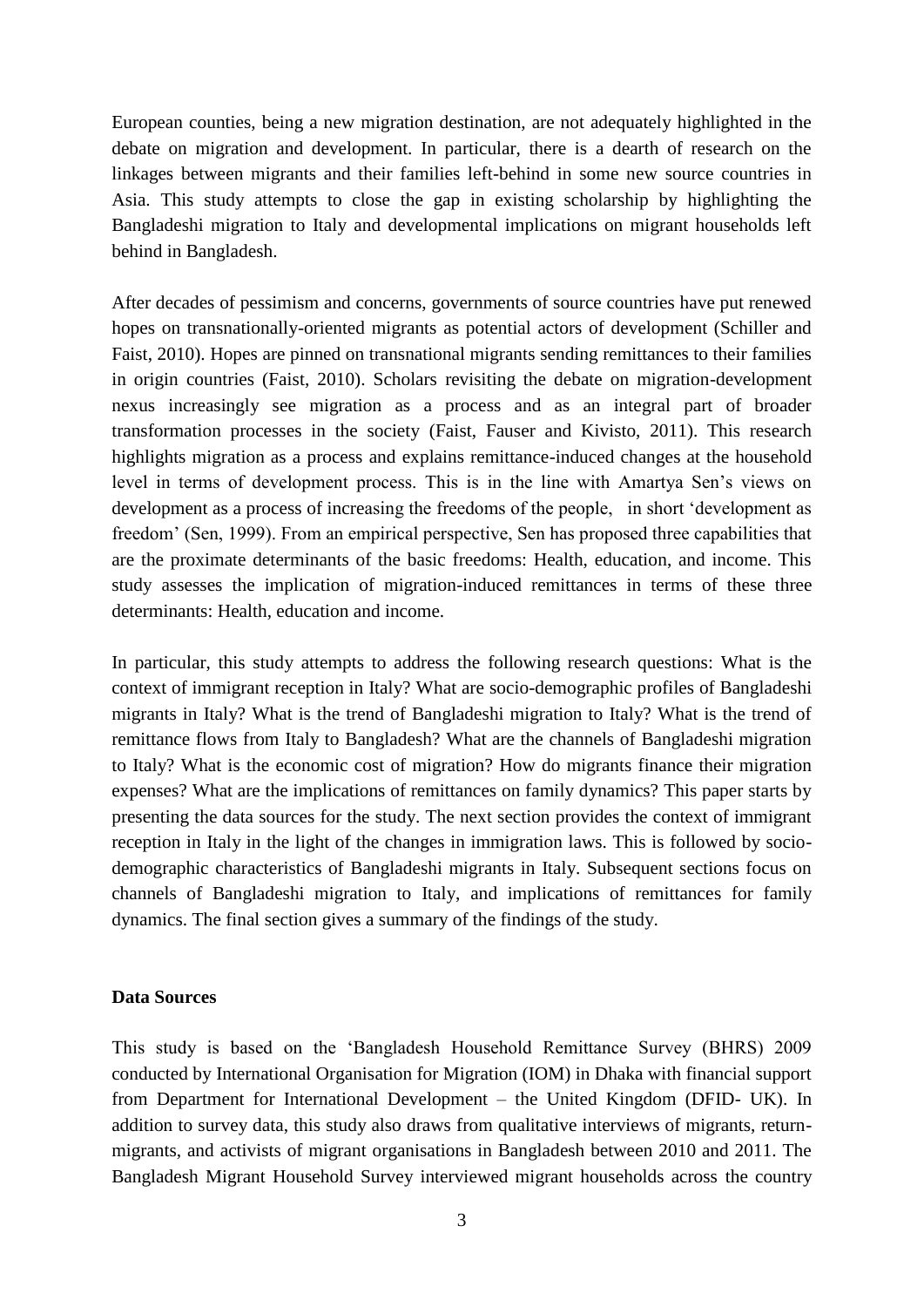through a nationally representative sample of migrant households from all six administrative divisions of Bangladesh. The districts of the six divisions were divided into two strata, with one stratum consisting of "More Concentration of Migrant" (MCM) households and the other stratum consisting of 'Less Concentration of Migrant' (LCM) households'. Following this, clusters were formed with one or more *mauzas* (closely synonymous with a village), depending on the cluster's size as set in terms of number of general households.

These clusters were selected independently from each stratum using the Probability Proportional to Size (PPS) method of selection. The total sample was made up of 457 clusters (i.e. 257 from MCM districts and 200 from LCM districts). All households in every selected cluster were listed, identifying only the migrant households. Household listings were done by taking a complete census of the households in each of the clusters. This involved visiting every household in the designated area. A migrant household has been defined as a household that had at least one of its members living/working abroad during the time of the survey. The selection of the migrant households was made independently of their current status (e.g. regular or irregular) in the country of destination. In total, the number of migrants in the survey was 12,893. The survey covered a wide range of migration issues encompassing socio-economic background, processing and economic cost of migration, remittances, and impacts of remittances on households that serve the scope of this paper. Of these 12,893 migrants, 177 migrants were working in Italy. This paper is based on the experiences of these 177 migrants" households in Bangladesh.

# **The Context of Immigrant Reception in Italy**

Italy was a major emigration country until the early 1970s when millions of Italians immigrated to North America as well as wealthy northern Europe. In the late 1970s and 80s, this migratory pattern changed dramatically and Italy started to receive foreigners from Eastern Europe, Northern Africa and Asia. Italy is the first country in Mediterranean Europe to acquire a positive migration balance in 1972 (Knights, 1996: 106) and by 1997 the net flow of remittances had reversed (Chaloff, 2006:149). It is often argued that Italy"s position in the centre of the Mediterranean, extensive coastline and important tourism and pilgrimage industry have made the country relatively accessible for potential migrants from non-European countries (King and Andall, 1999; Knights, 1996; Chaloff, 2004; Triandafyllidou, 2007). However, the sharp increase in immigrant population is also attributed to rapid economic and social transformations in Italy (King and Andall, 1999; King, 2001).

Italy has passed several sets of immigration legislations since the mid 1980s to control migration flows, and regularise and integrate new immigrants (Chaloff, 2004; Cesareo, 2009; Blangiardo, 2009; Pastore et al, 2006). The first attempt was made in 1986 when Italy devised policy to control the entry of immigrants seeking employment and regularised immigrants who were already in Italy and could prove they were employed. This immigration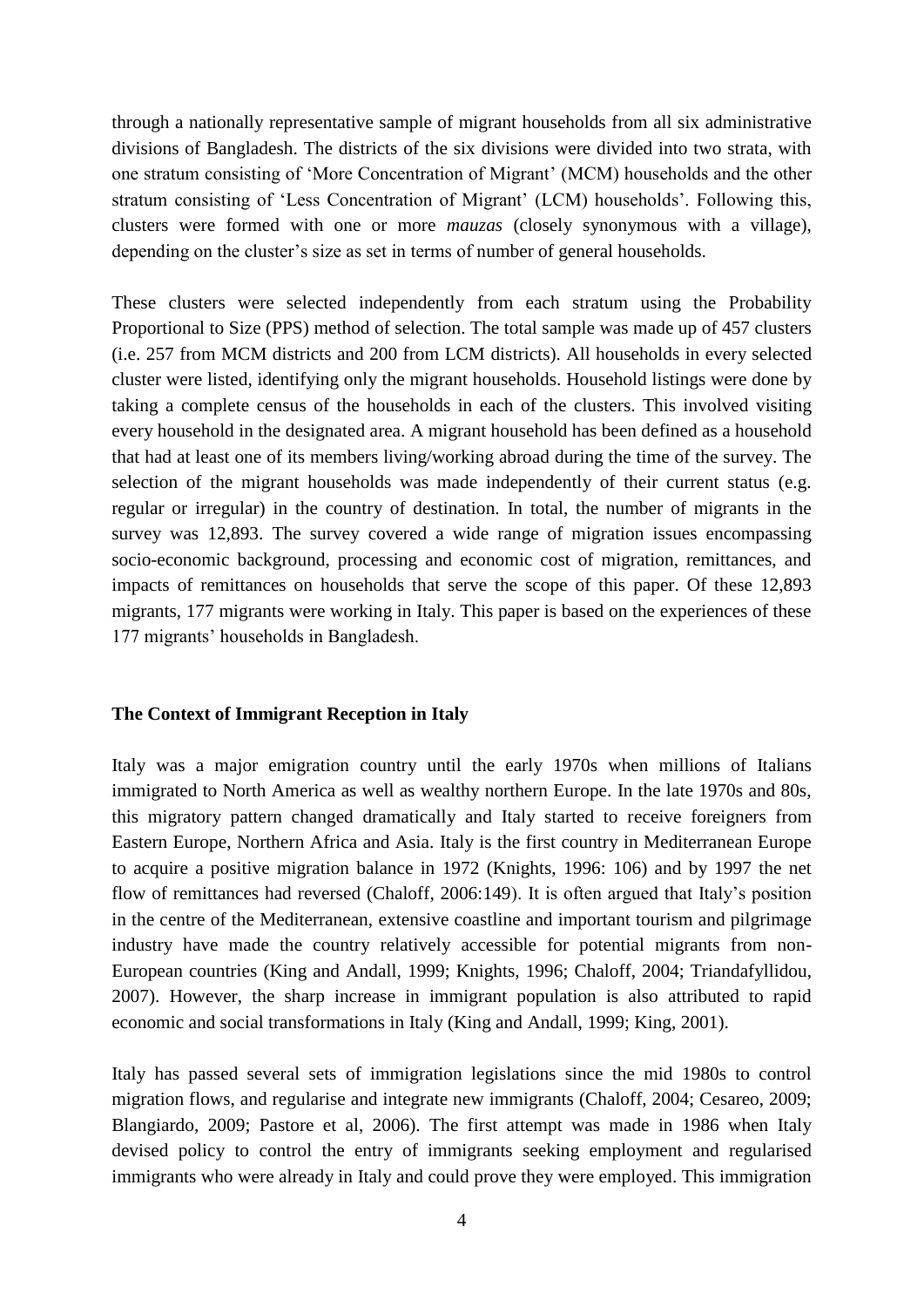reform facilitated the regularisation of about 105,000 migrants (Cesareo, 2007). The second legislation, enacted in 1990 known as the "Martelli Law", was broad in scope; it introduced the annual planning of migratory flows (limited admissions of foreigners for work), and certain norms regarding the rights and obligations of foreigners in Italy, stay and work conditions, and other related matters such as family reunion and social integration. The Martelli Law offered immigrants the opportunity to regularise their presence irrespective of their employment status. A total of 217,000 immigrants regularised their status (Knights, 1996: 107)

Immigration became a significant issue in the 1990s, leading to the passage of laws in 1995 and 1998. The 1995 law involved regularisation of 246,000 immigrants (Cesareo, 2007) and introduced the possibility of regularisation for family reunification purposes – a sign of transforming single migration to family and settlement migration in Italy. The reform law of 1998 also known as Turco-Napolitano law or Testo Unico, created a three-pillar immigration policy: (a) fighting illegal migration; (b) regulating legal migration; and (c) integrating resident foreigners (Chaloff, 2006:153). The first pillar focussed on bilateral agreements and criminal penalties, the second on a quota system, and the third on integration of new immigrants. New immigration for work was instituted within the national quotas and with either a job offer or "sponsorship". The quota system offered work opportunity for non-European migrants from one to three years.

In 2002, Italy passed the immigration law known as the Bossi-Fini Law that paved the way for regularisation of more than 700,000 immigrants in the country (Cesareo, 2007; Chaloff, 2006). However, the Bossi-Fini law imposed restrictions on two domains: Entry and the conditions of stay. The quota system emerged as a key tool to meet the demand for labour in the country. The quota system was designed to serve both source and host countries, as sending countries would benefit from remittances and Italy from foreign labour. However, soon after the introduction of quota system, it became increasingly evident that the quota system was not producing the desired outcome. Two common causes are often cited for this failure: Limited number of visas allowed under this category (imbalance between demand for labour and supply of labour) and complicated bureaucratic procedures involved in the quota visa processing (Zanfrini, 2003; Chaloff, 2006).

The drawback inherent in quota system created a situation where many potential migrants found their own way to circumvent bureaucratic restrictions. They sneaked into Italy clandestinely and joined the labour market in order to establish a relationship with employers who might be willing to undertake the complicated bureaucratic procedure necessary for legal entry or to support their applications during regularisation drive. When clandestine entry into the country remains a challenge for potential migrants, the availability of work after entry and the possibility of securing regular immigration status during the frequent regularisation drives remain open to them, providing adequate incentive for seeking irregular entry into the country. In addition to quota, another important channel for regular migration is the family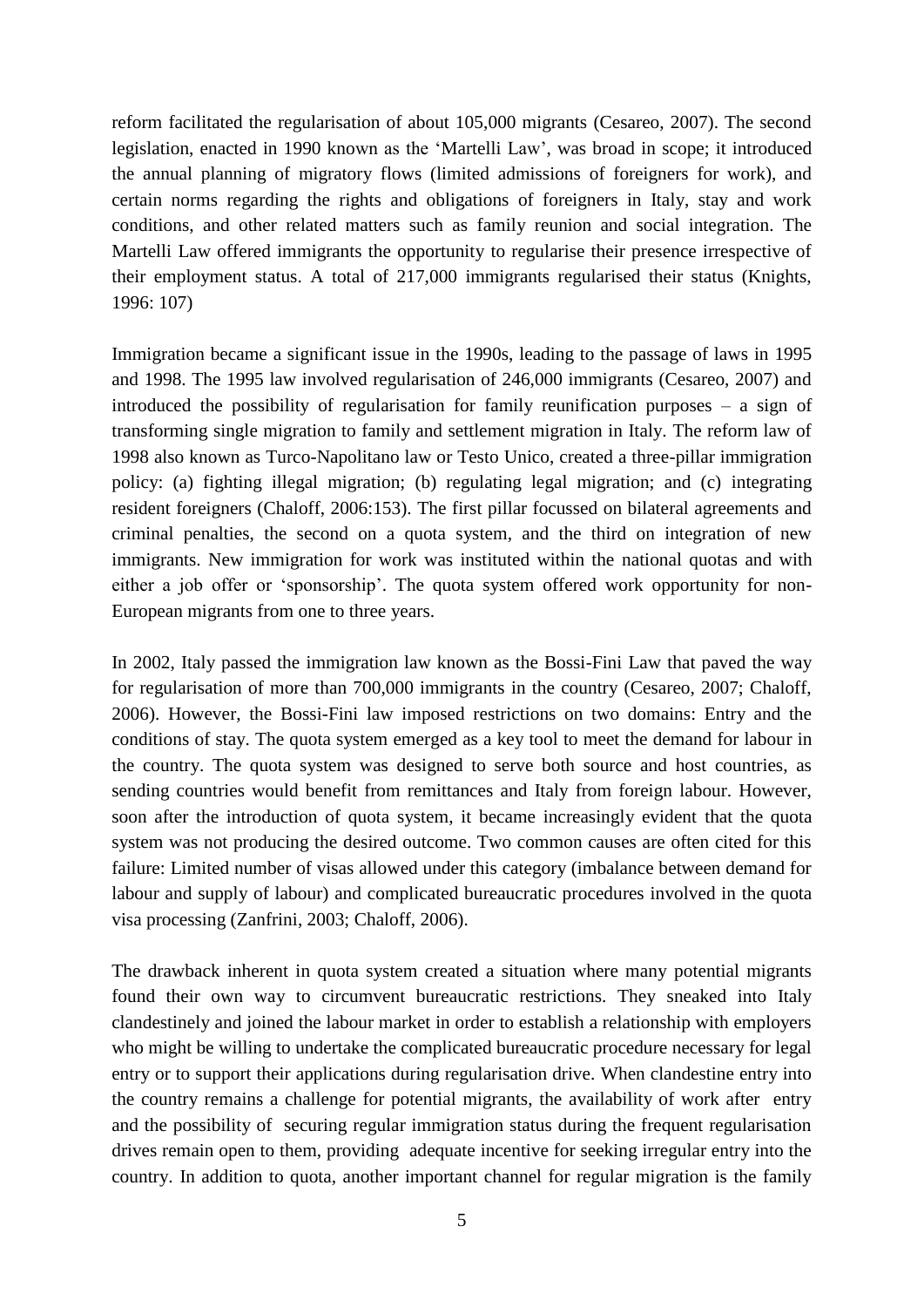reunion visa. Family reunion visa is allowed to dependents of immigrants, especially spouses and children. The current trend in Italy is the fall in employment visas and the rise in family reunion visas. For instance, between 2007 and 2008, the number of visas issued for family reunification rose 39 per cent from 89,000 to 123,000, while entries for employment fell sharply (SOPEMI, 2010: 214). This trend suggests that Italy has entered a new phase from single migration to family immigration and settlement.

#### **Bangladeshi Migrants in Italy**

Bangladeshi emigration to Italy developed, according to King and Knights, as a "form of migratory opportunism provoked by the basic push forces back home and by lax entry controls and regularisation drives in Italy" (King and Knights, 1994:128). Italy"s first three sets of legislation for immigration reform (the laws of 1986, 1990, and 1998) played an important role in the emergence of permanent Bangladeshi migrant community in Italy. Of these legislations, the Martelli Law of 1990 provided a huge impetus for Bangladeshi immigration to Italy. According to Knights (1996:109), the Martelli Law gave rise to three separate immigration processes for Bangladeshis: (i) opportunistic migration - Bangladeshis from other countries came to Italy to seize the opportunity of becoming regular migrants and subsequently permanent or renewable-status residents in Italy; (ii) recruitment migration (formal and informal recruitment business); and finally, (iii) family or kinship migration (because of adoption of family reunion policy).

Thus, changes in immigration laws in Italy since the mid-1980s created an opportunity for both authorised and unauthorised Bangladeshi migration to Italy. The BMET (Bureau of Manpower, Employment and Training), Bangladesh Government agency in charge of monitoring outflow of authorised migration for work, started recording the outflow of Bangladeshis to Italy since 2002. As per the BMET source, nearly 33,000 migrants went to Italy through authorised channels between 2002 and 2010 (Figure 1). However, Bangladesh Bank, which is in charge of reporting inflow of remittances into Bangladesh started reporting annual inflow of remittances from Italy to Bangladesh in 2000. As per the Bangladesh Bank, Bangladeshi migrants remitted nearly US\$1 billion from Italy to Bangladesh between 2000 and 2010 (Figure 2). However, before 2000, the inflow of remittances from Italy was predominantly through the informal channel called *hundi* - a popular informal channel of remittances used by global Bangladeshis (Rahman and Yeoh, 2008). The fear of terroristfinancing after 9/11 has mainly contributed to the increasing use of formal channel.

Bangladesh Household Remittance Survey (BHRS) covered 172 male migrants and five female migrants in Italy. However, these females were dependent migrants who joined their spouses in Italy often in the dependent visa category. The mean age of these migrants was 33 years. Although these Bangladeshi migrants in Italy were predominantly single males, not necessarily all were unmarried. In fact, approximately 61 per cent of these migrants were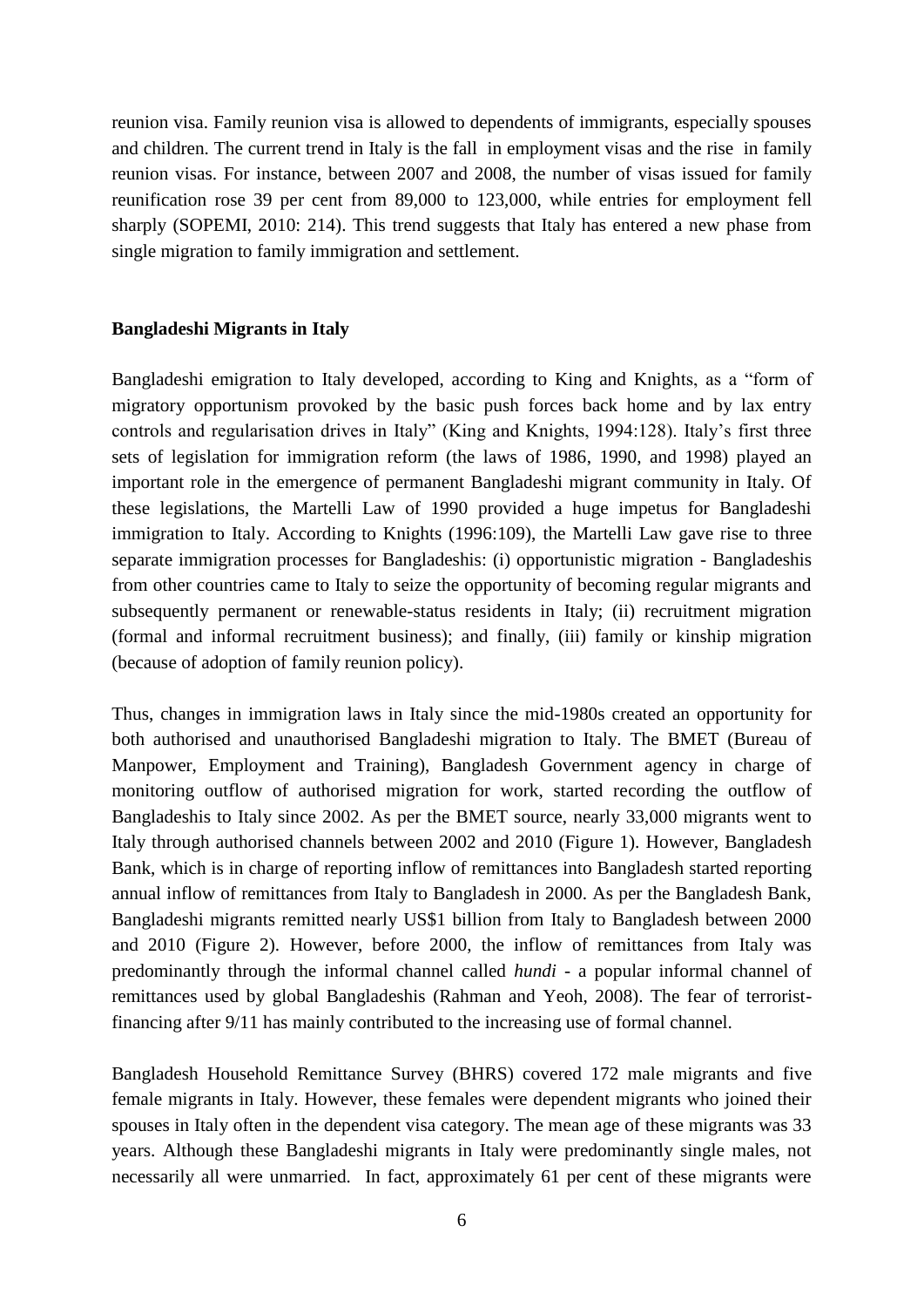married. With regard to residence of married migrants' wives, nearly 73 per cent of them were living in Bangladesh. In other words, nearly one-fourth of migrants' wives had so far availed the family reunification programme. However, the rate of family reunification is relatively low because the reunification visa application procedure is complicated and lengthy.

Nearly 30 per cent of these migrants had graduate and post-graduate credentials before their migration to Italy. This educational attainment is exceptionally higher than that of Bangladeshi migrants who are working in Asian countries, for instance, in Saudi Arabia. Approximately three per cent of Bangladeshi migrants had graduate degrees in Saudi Arabia (Rahman, 2011). In another study, Rahman reports that seven per cent of Bangladeshi migrants working in Singapore were graduates (Rahman, 2010:270). Thus, it can be safely concluded that Bangladeshis who choose to migrate to European countries are having higher educational credentials than those who are seeking temporary employment in the Middle East and South-east Asia.

In terms of occupational background, 60 per cent of migrants were employed and the remaining 40 per cent were unemployed before their migration to Italy. After migration to Italy, about 10 per cent could not get jobs in Italy. Major categories of occupations that these migrants were engaged in Italy include factory work (19 per cent), hotel waiter or cook (14 per cent), general labour (24 per cent), agricultural labour (four per cent), business (15 per cent), salesman (four per cent). In total, 45 per cent of the Bangladeshi migrants were living in Italy between one and six years and the remaining 55 per cent between six and 21 years or more. The duration of stay suggests that both the recent and relatively early migrants, including those who migrated in the late 1980s and 1990s, are netted in the survey. In fact, 70 per cent of migrants in the survey were living for less than 10 years. The average duration of stay of migrants in Italy was eight years, which is likely to be sufficient to offer a clear indication of economic benefits of migration for the migrant households left behind in Bangladesh.





**Source: Bangladesh Bank, accessed on 20October 2011 and July 2008** <http://www.bangladesh-bank.org/econdata/wagermidtl.php>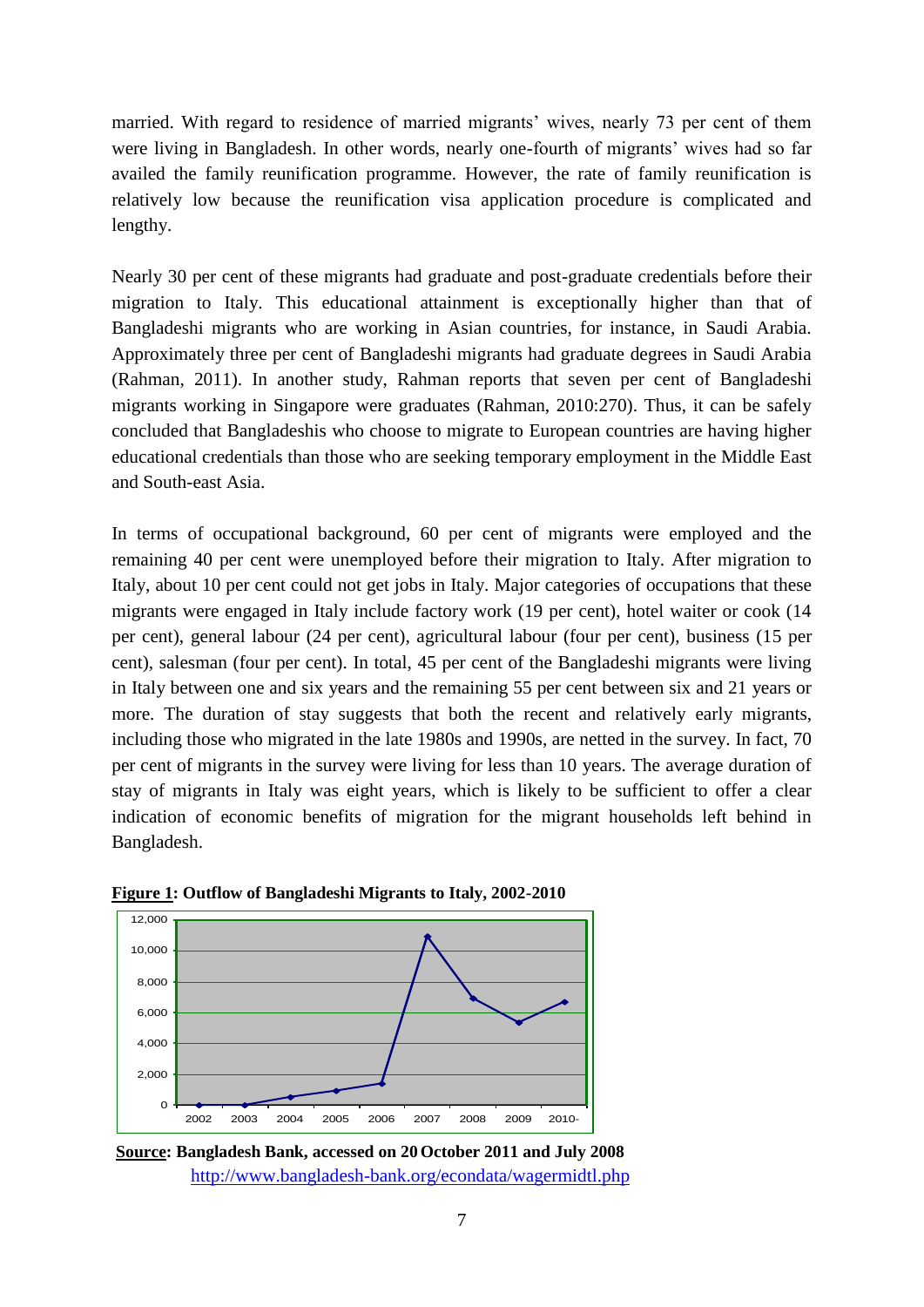

**Figure 2: Inflows of Remittances from Italy to Bangladesh 2000-2010**



#### **Channels of Bangladeshi Migration to Italy**

As discussed earlier, there are three main channels of migration to Italy: Irregular migration, quota system, and family reunification. It is important to note that migrants who eventually ended up in Italy in the 1980s and even 1990s did not necessarily intend to do so when they first moved to Europe. Many Bangladeshis who were living in other parts of Europe on various status such as refugees, students, short-term trainees, and the last but not least irregular migrants chose to settle in Italy because of Italy"s liberal immigration policy and periodic regularisation drives. Most Bangladeshi migrants entered Italy clandestinely in the 1980s and 1990s and a good number of new immigrants still sneak into the country in an unauthorised way through all three routes – air, land and sea.

Migration through irregular channels usually involves the use of more than one route in the migration process. It is often a combination of air and land or air and sea routes and sometimes all of the three. In the journey to Italy, potential migrants typically fly to a nearby transit country first with a visa but later they become irregular in an attempt to enter Italy through land and sea routes. Bangladeshi migrants often use two land routes from the transit country. In the first route, potential migrants fly to south-eastern Europe and then travel overland to Italy. In the second route, potential migrants visit Turkey or north-eastern European countries and use the area of the former Yugoslavia as an entry point to Italy. Some popular transit countries are Poland, Hungary, Albania, Rumania, Russia, Turkey, Libya, Tunisia, Morocco and Algeria.

Irregular migration to Italy through sea borders involves mainly three routes: The crossing of the Otranto Channel (Valona-Lecce coast), the Sicily Channel (the coast of North Africa to the Sicilian coast); the eastern Mediterranean channels (Eastern Mediterranean ports – Turkey, Egypt, Syria, Lebanon - to Apulia, Calabria and Sicily route) (for details, see Pastore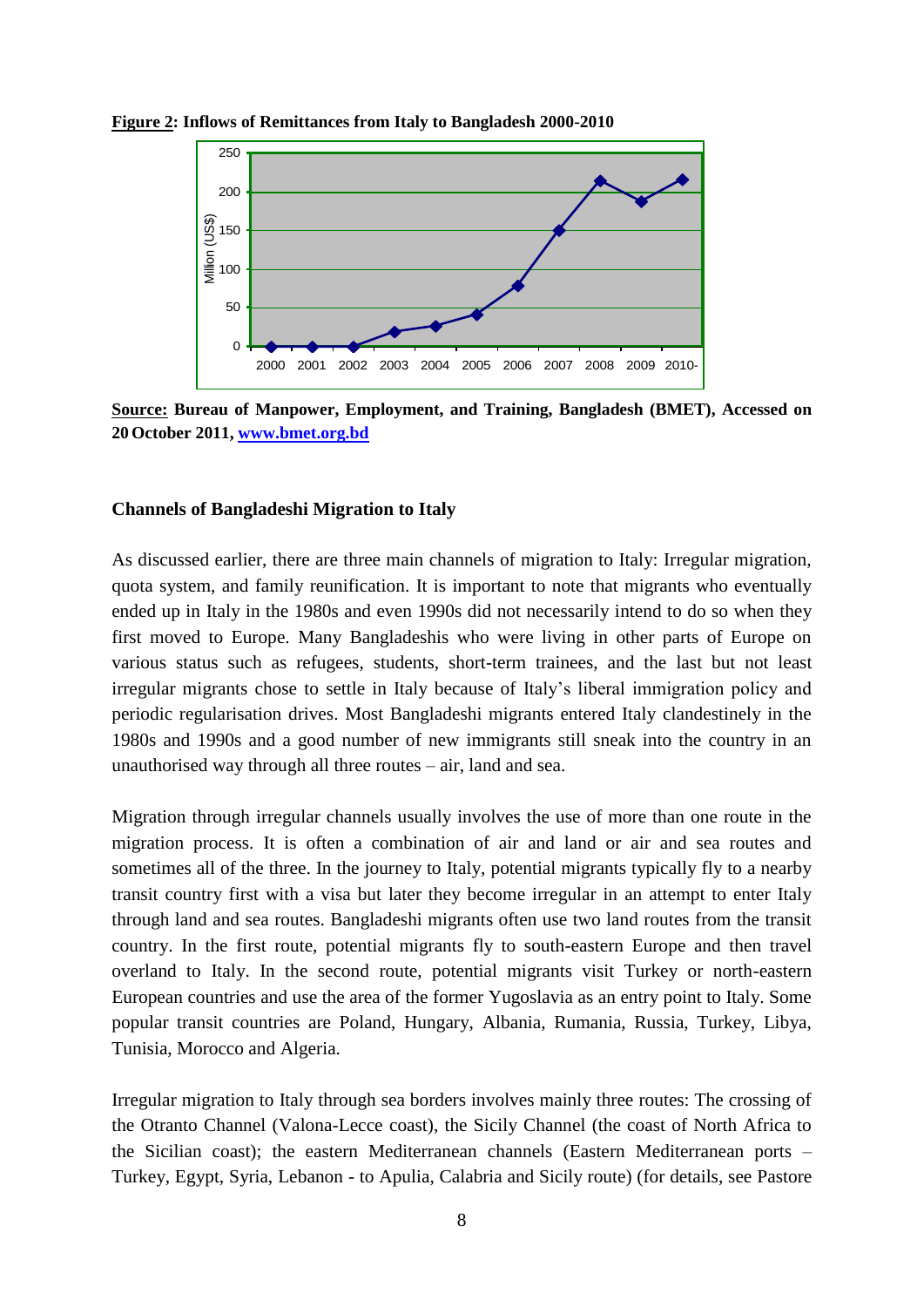et al. 2006; King and Knights, 1994; UNODC, 2010; Knights, 1996; Monzini, 2007). In the 1980s and 1990s, most Bangladeshis reached Turkey and flew to Morocco first to go onto Italy. However, in the last decade the overwhelming majority of Bangladeshis who used sea routes departed mainly from north African countries, especially Libya. As UNODC report suggests, the importance of Libya as a country of transit corresponds to the decrease in the importance of routes originating in Albania, Tunisia, and Turkey, and to the reduction of flows from Morocco to Spain migration channel (UNODC, 2010:11).

After the opening-up of Italy"s immigration policy in the second half of the 1990s, Bangladeshi migrants were allowed to enter Italy under the quota visa system. Since 2006, under the quota visa system, 3,000 Bangladeshis could annually enter Italy for work (IOM: 2006:102). In addition to quota visas, family reunification visas are the popular channel for migration of spouses and children of migrants. Approximately 3,000 family reunification visas are issued from the Italy Embassy in Bangladesh in a year (Zeitlyn, 2006:22). It is important to note that potential migrants are offered "Italy visa" to land in Italy but not "Schengen visa" that would have offered the right to land at any European Union country. As a result, all migrants from Bangladesh need to land in Italy first and claim immigration status as per visa offered in Dhaka.

# **Role of** *Adam Baparis* **in the Migration Process**

Migration to Italy is considered highly desirable but often inaccessible and unaffordable for potential Bangladeshi migrants because of lack of access to networks of *adam baparis* and exorbitant fees that a potential migrant is required to pay in the migration process. This section elaborates the role of *adam baparis* while the next section addresses the economic cost of migration. The role of *adam baparis* or intermediaries is crucial to migration occurrence in the Bangladesh-Italy migration corridor. *Adam bapari* is a Bengali term widely used by Bangladeshi migrants and local media to describe those people who are familiar with migration procedures and cash in on this familiarity, access or connection for economic advantage.

The services of *adam bapari* are unavoidable in the migration process whether it is regular or irregular migration. A prospective regular migrant often requires the services of several *adam baparis* located at both ends of migration – Bangladesh and Italy. In Italy, they provide services to potential dependent visa or quota visa applicants. In Bangladesh, they also provide services to both groups of visa applicants in the area of passport application, air ticket booking, visa application, and so on. In addition to serving the formal visa applicants, they also serve irregular migrants by running transnational syndicates of irregular migration to Italy (Monzini, 2007; UNODC, 2010). More focussed research is needed to understand the transnational syndicate of irregular migration in the South Asia-Southern European migration corridor.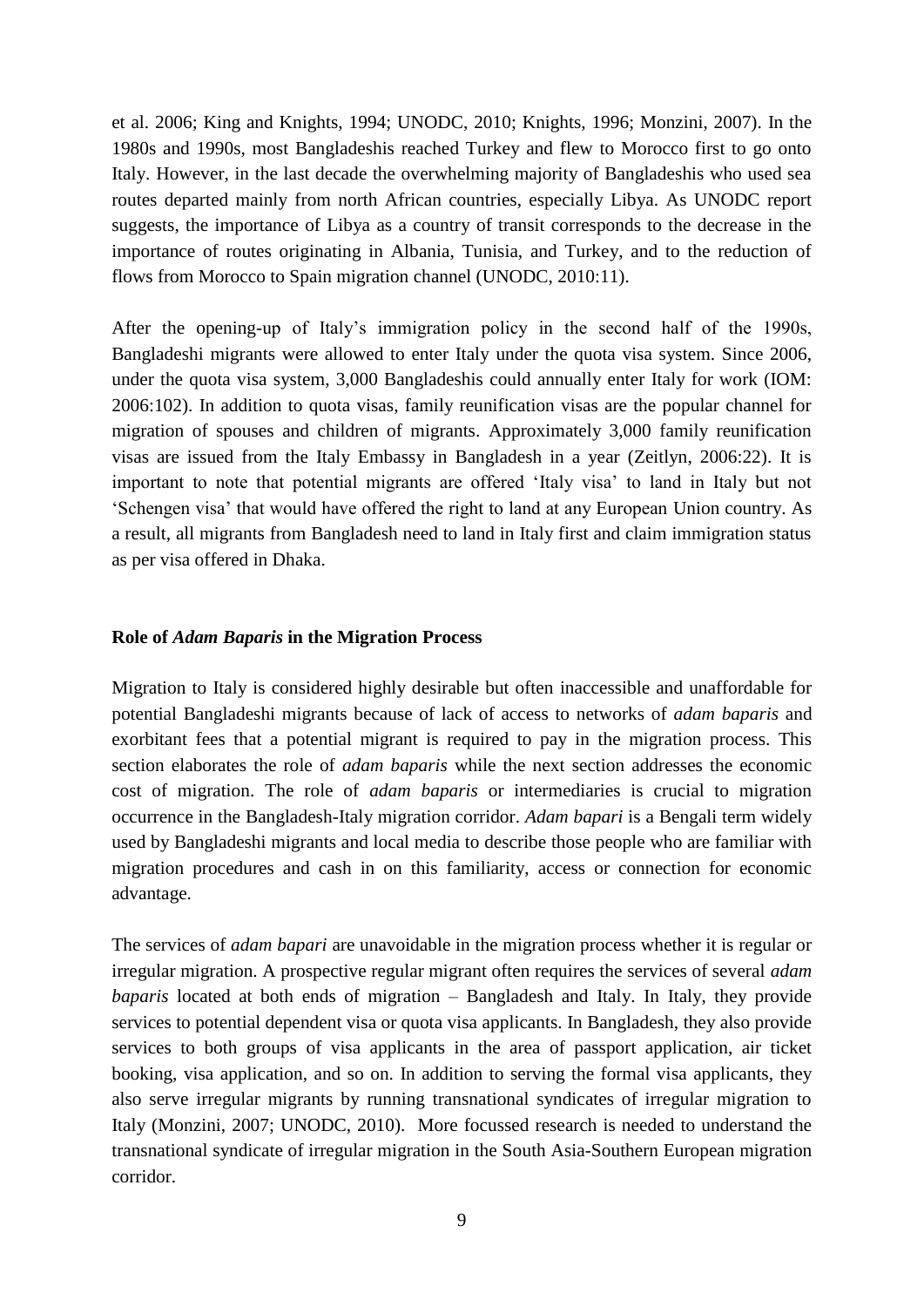However, *adam baparis* usually emerge from the early migrants and their relatives and friends. The emergence of *adam baparis* from early migrants and their close-knit group makes migration almost a location-specific phenomenon. For instance, there are 64 districts in Bangladesh but migrants in Italy are predominantly from a few districts such as Faridpur, Comilla, Dhaka, and Noakhali. The survey also reveals how important the network of relatives and friends is in the migration process. In a response to a survey question on the people who provided assistance (primarily information and access to networks) in their migration to Italy, nearly 77 per cent of migrants reported receiving assistance from relatives and friends in the migration process. This overwhelming support from relatives and friends suggests why migration to Italy is a location-specific phenomenon in Bangladesh.

To shed light briefly on the monetary benefits that Bangladeshi migration to Italy generates for *adam baparis*, this study examines areas of expenses for migration to Italy (Figure 3). The financial cost of migration to Italy was on average US\$10,000 and this is further explained in the next section. For convenience, the study divides the financial cost of migration into the formal service fees that include government fees, passport fees, travel tax and other fees and the intermediaries" fees that include fees for *adam baparis* at different levels and different locations. A detailed investigation on the expenses for migration reveals that formal fees represent on average only 18 per cent of the financial cost of migration and the intermediaries' fees represent the remaining 82 per cent. In absolute terms, a migrant spent on average nearly US\$1,800 for meeting the formal service fees and nearly US\$8,200 for meeting the informal service fees charged by *adam baparis* in the migration process. In the Bangladeshi migration to the Gulf countries, Rahman also reports almost the similar distribution of expenses across formal and informal services (Rahman, 2011). Bangladeshi emigration thus seems to serve a group of intermediaries who enjoy enormous economic rewards from organising and facilitating migration of labour internationally.

#### **Financing Migration to Italy**

The expenses incurred in the migration process are referred to as financial cost of migration. The financial cost of migration for a Bangladeshi migrant to Italy was on average BDT 682,839 or approximately US\$10,000 (as per exchange rate of 2009). The expenses for migration varied sharply. The top 27 per cent of migrants paid more than US\$15,000 and the bottom 27 per cent paid less than nearly US\$4,400 (Table 1). The difference in the cost of migration can be attributed to several factors; (i) relationship with key *adam bapari*, (ii) nature of migration (irregular or regular migration), (iii) nature of visa (work visa, student visa, sponsored seasonal worker etc.) and duration of the visa, (iv) year of migration to Italy, and finally (v) nature of work and potential wages in Italy. Irregular migration is usually cheaper than regular migration. Early migrants who migrated to Italy in the 1980s and 1990s paid relatively small amount of cash compared to new streams of migrants.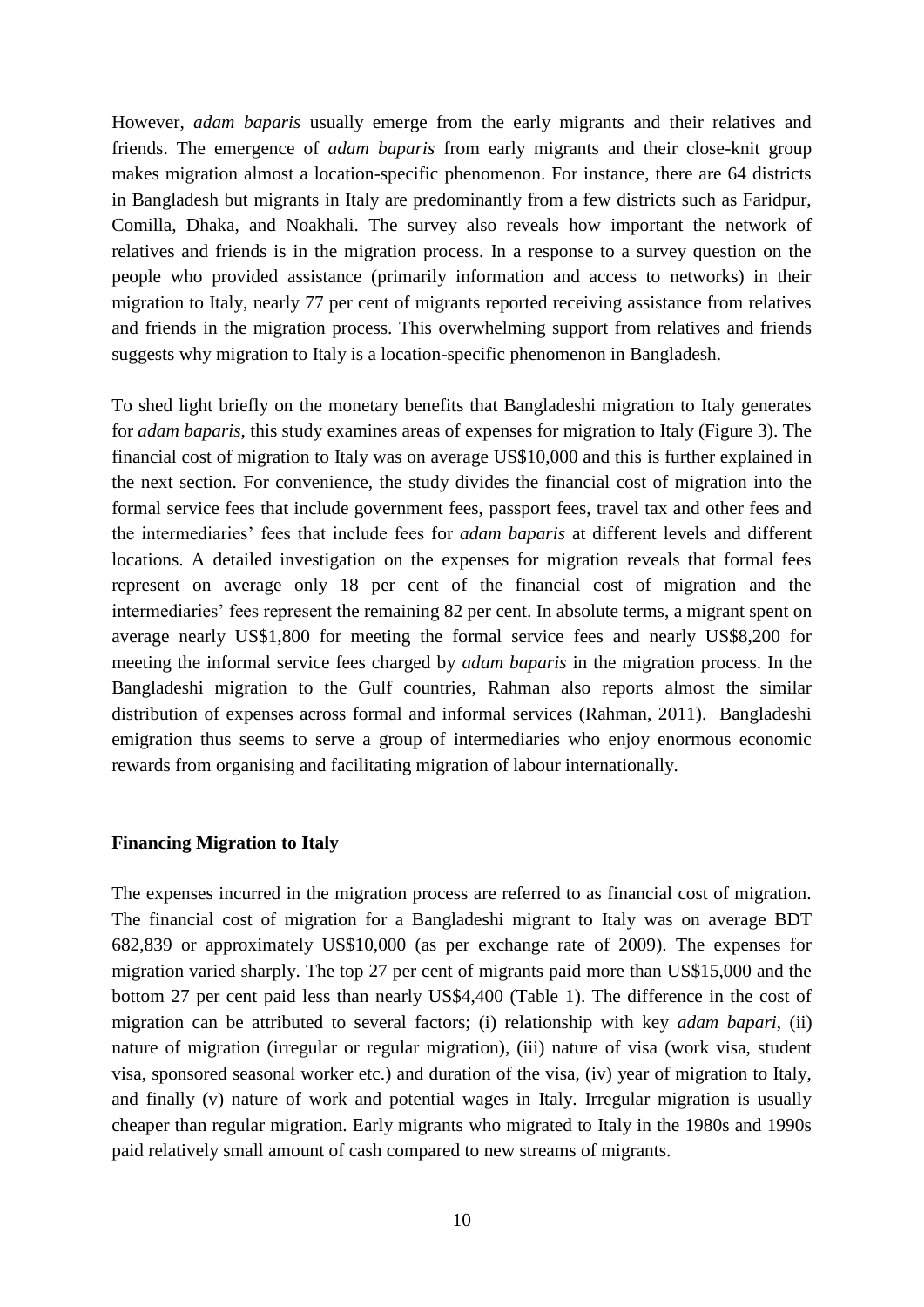**Table 1: Cost of Migration To Italy**

| Cost of migration (in BDT) | Percentages |
|----------------------------|-------------|
| $\leq$ 150000              | 11.3        |
| 150001-300000              | 15.8        |
| 300001-500000              | 16.7        |
| 500001-700000              | 13.7        |
| 700001-1000000             | 15.7        |
| 1000001 or more            | 26.8        |
| Total                      | 100.0       |

**Source: Bangladesh Household Remittance Survey 2009** 

Figure 3 presents the economic cost of migration to Italy from a family perspective. The figure maps out two important layers that constitute the economic cost of migration such as contribution of multiple sources to the financial cost of migration, and the disbursement of financial cost of migration as formal service fees and intermediary fees. The average cost of migration to Italy was virtually beyond the personal and family savings of all migrants. As a result, most migrants had to rely on multiple sources to accumulate the funds for migration such as personal savings, landed property, loan from money lenders and loan from relatives and friends, personal savings, and other sources such as livestock, gold jewellery and so on. On average, land paid off nearly 19 per cent of the cost of migration and loans from money lenders accounted for 28 per cent. Relatives and friends contributed 33 per cent of the cost, personal savings paid off eight per cent and other sources accounted for 12 per cent. Emigration undermines family economics in two ways: The outflow of family"s incomegenerating assets hampers family incomes and the loans from moneylenders put pressure on available family resources and use of remittances, as we will see in the next section.



**Figure 3: Economic Cost of Migration to Italy** 

**Note: BDT (Bangladesh Taka), Bangladeshi Currency, Exchange Rate US\$1= BDT 68.28 as in the late 2009**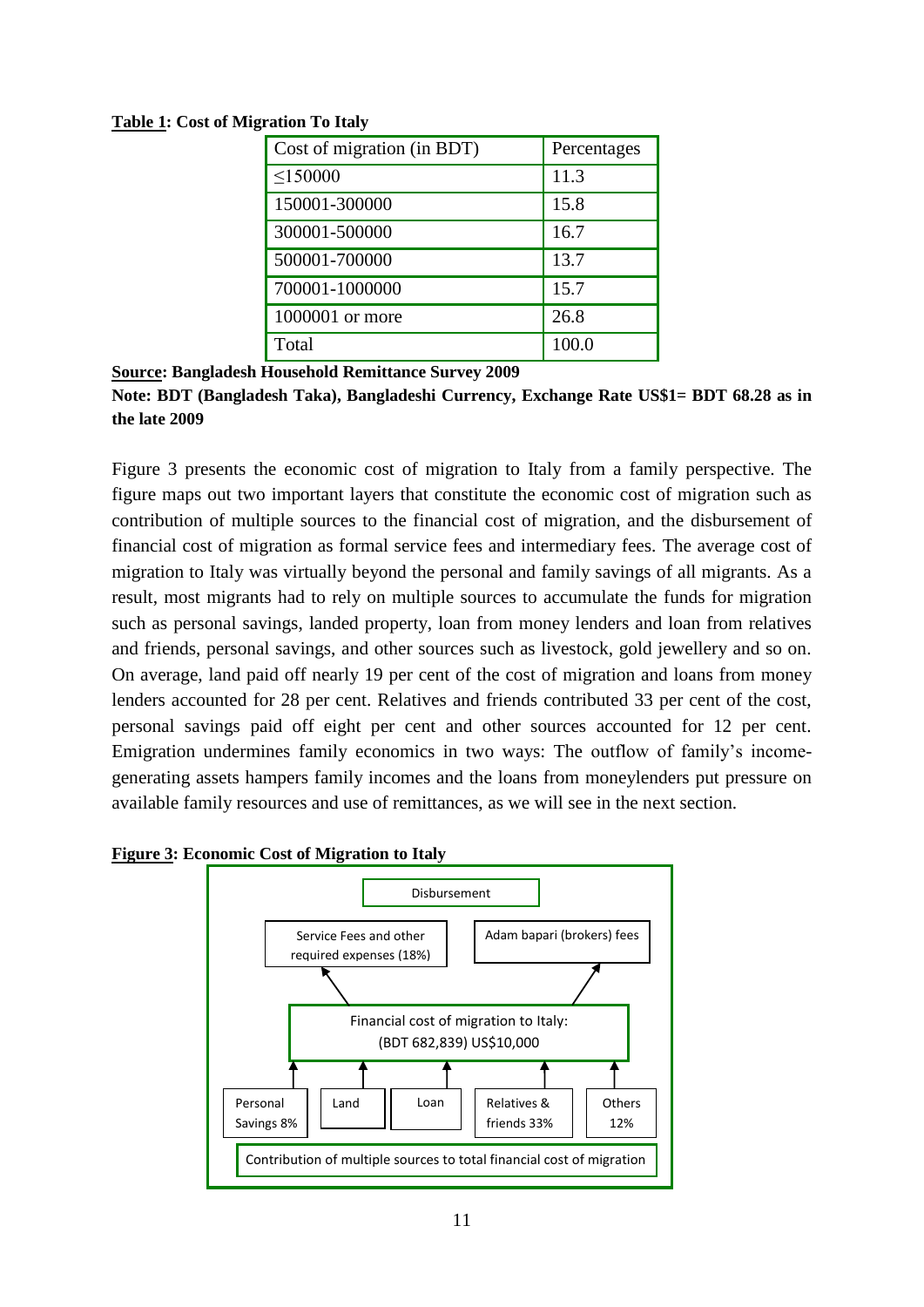# **Family Remittances and Family Dynamics**

Remittances are often shown as the most tangible benefit that international migration generates for migrants and their families (Hugo, 2003). Financial remittances are commonly categorised as 'family remittances' and 'collective remittances' (Goldring, 2004). Family remittance suggests financial flows from individual migrants overseas to their families in source countries while collective remittance denotes financial flows raised by a group of migrants in the remittance-sending countries for the welfare of a group or community in the remittance-receiving countries. Although collective remittance in the form of group contribution to the community cause is also noticed in the Italy-Bangladesh remittances corridor, this study is more concerned about family remittances, that is, individual migrants' financial contribution to their families and its implications for family dynamics.

The size and frequency of remittances are important variables for the economic take off of the migrant families, especially when migrant households dispossess family resources and borrow cash from money lenders to finance their migration ventures. The size of the remittances is contingent on the monthly incomes of the migrants overseas. Therefore, this study investigates the monthly remuneration of migrants from family perspective. However, this study does not deny the difficulty of investigating individual migrants" remittances to their families in Bangladesh but stresses the fact that many migrants indeed share their wages with their immediate family members in a traditional society. On average, the monthly remuneration of the migrants was reported to be BDT 70,680 (US\$1,050). This amount is several times higher than what a comparable job would have offered in Bangladesh. On average, migrants remitted approximately 3.5 times in a year. The average amount of remittances at a time was BDT 36,979 or nearly US\$550. If average remittances and frequency of remittances are multiplied, a migrant household received on average approximately US\$1,900 in a year. In other words, an Italy migrant household had US\$1,900 as remittances for disposal in a year.

Having investigated the annual inflow of remittances, this study moved further to examine the use of remittances at the family level (Table 2). The use of remittances is an important indicator for family development dynamics. Migrant families used the funds for a myriad of purposes, starting from family basic expenses (food and clothing mainly) to religious festivals such as *Eid-ul-Fitr* and *Eid-ul-Azha*. The five major areas of use of remittances, as per frequency of uses, are family expenses, followed by medical treatment, education, repayment of debts, religious festivals. As per frequency, 85 per cent of households used remittances mainly for family basic expenses, 29 per cent for medical treatment as well, 19 per cent for education too, 17 per cent for repayment of debts as well, and finally 12 per cent for religious festivals, too.

The reason behind overwhelming use of remittances for family basic necessities is not surprising; migration is a family-funded project and involves pooling of existing family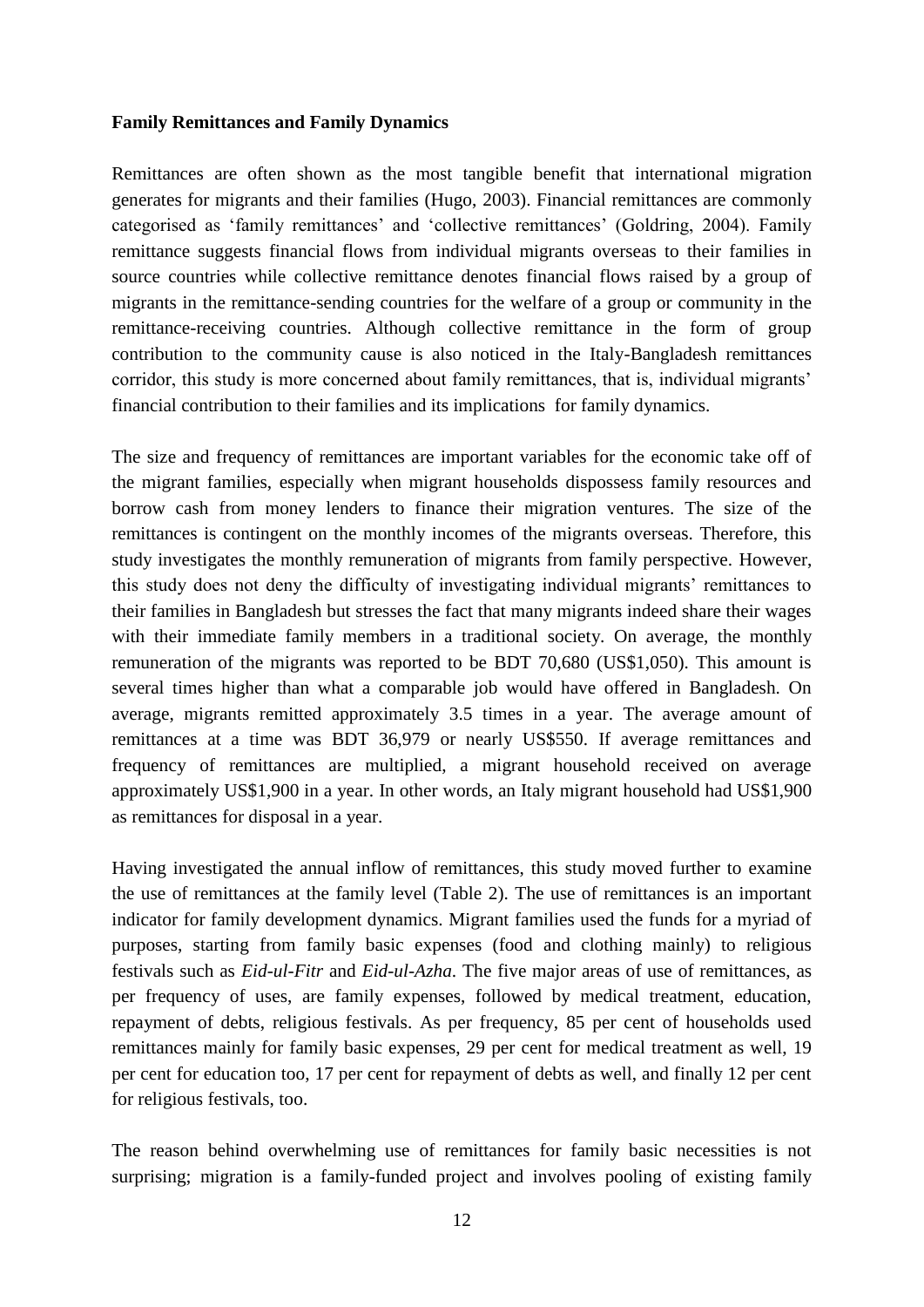resources that curtails family"s ability to finance basic necessities. Remittances increase the ability of households to spend on basic necessities. However, in terms of use of remittances for medical treatment, we need to highlight the health care system in Bangladesh. Public health care system in Bangladesh is not adequate to meet the rising demand from rapidly growing population. Apart from this, the quality of public health care is much poorer than that of private health care (Andaleeb, 2000). This has forced people to seek private health care which usually caters to the needs of the privileged sections of the society. Since migrant families had access to disposable resources, many of them sought private health care for better treatment.

In a separate set of questions on the impact of use of remittances on family dynamics, this study discerns that remittances have some visible impacts on the migrant families in terms of food consumption, educational attainment and local income generation. Nearly 72 per cent of families reported having improved food consumption and nearly 59 per cent reported having enhanced educational opportunities too. However, the role of remittances in income generation was mixed. Nearly 39 per cent of migrant families reported an increase in incomes through the generation of new sources of incomes. However, given the percentage of recent migrants in the sample, it is not surprising to see the low use of remittances for income generation. Go back to Amartya Sen"s argument that development is a process of increasing the freedoms of people and the proximate determinants of the basic freedom that Sen suggests were health, education and income. Looking at the spheres of remittance use, especially health, education and income, it is obvious that migration-induced earnings (remittances) played substantial role to increase the opportunities of migrant families in an absolute term.

| <b>Expenditure of remittance money</b> | <b>Percentages</b> |
|----------------------------------------|--------------------|
| For family's basic expenses            | 84.89              |
| Purchase of land/property              | 2.88               |
| Paying off debts                       | 17.27              |
| Savings                                | 8.63               |
| Construction/repairing of house        | 6.47               |
| Repossession of Mortgaged land         | 0.72               |
| For running a business                 | 0.72               |
| Sending brother abroad                 | 0.72               |
| Marrying off brother/sister            | 2.16               |
| Education of children                  | 19.42              |
| <b>Medical Treatment</b>               | 29.50              |
| Eid (Muslim religious) festivals       | 12.23              |
| Others                                 | 3.60               |

**Table 2: Use of Remittances at the Household**

**Source: Bangladesh Household Remittance Survey, 2009 Note: The percentages are based on multiple responses and therefore do not add to 100**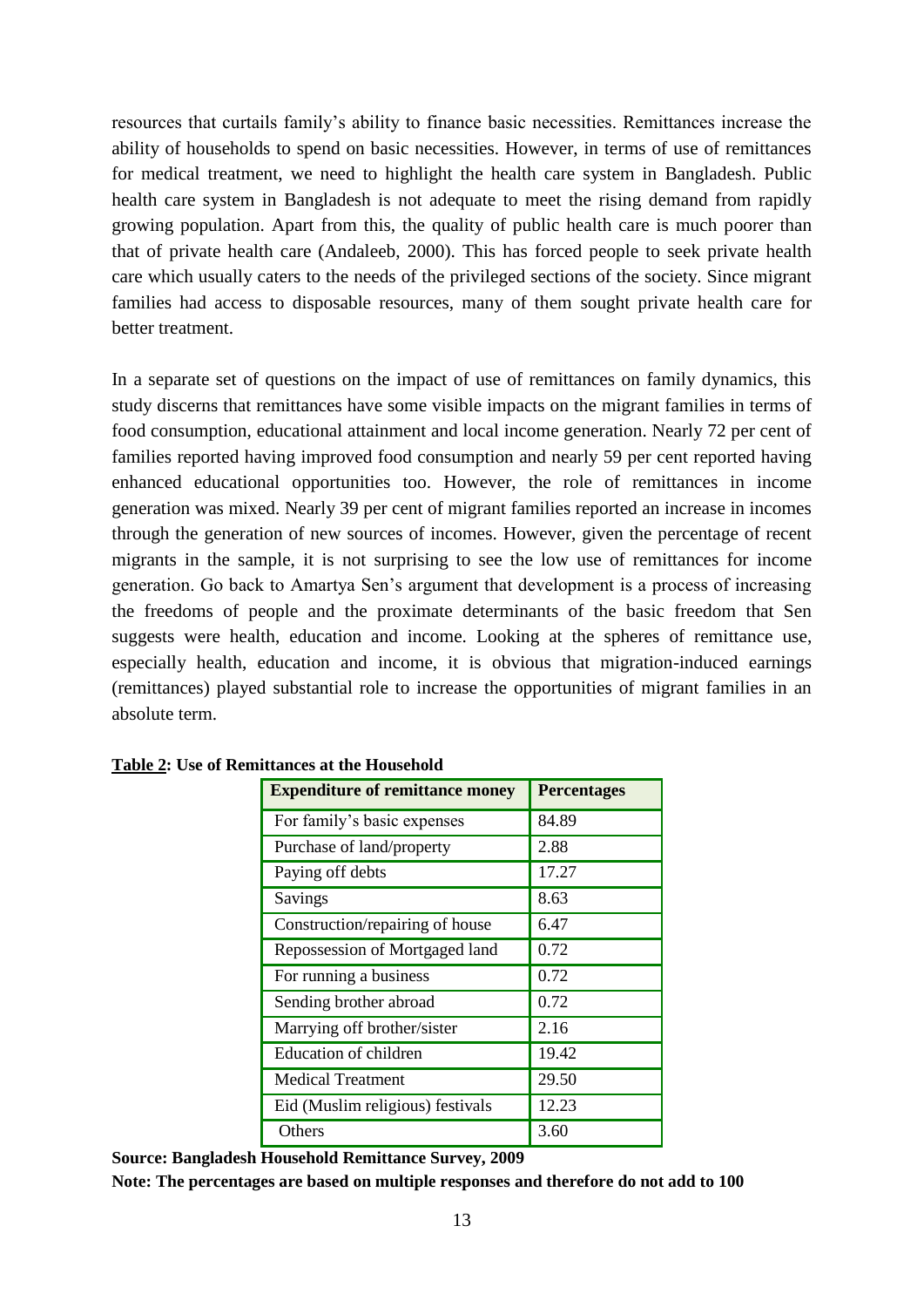# **Conclusion**

This paper has attempted to provide insights into the Bangladeshi migration to Italy and its implications for families left behind in Bangladesh. Of the southern European countries, Italy pursued a liberal policy for migrants from non-European countries as early as the 1980s by introducing the regularisation initiative for unauthorised migrants. In the 1990s and 2000s, immigration laws were gradually reformed to meet the demand for foreign labour under quota system, to invite the dependents of regularised immigrants under family reunion category, and finally to integrate the new immigrants into the Italian society with more rights and privileges. The regularisation drives and subsequent changes in immigration laws paved the way for emergence of many non-European migrant communities in Italy including Bangladeshi community. The size of the Bangladeshi community grew substantially over time through irregular migration, recruitment migration (labour migration) and family reunion migration.

This study has shed light on the routes of immigration for both early and recent Bangladeshi immigrants. In the 1980s and 1990s, Bangladeshi migration was largely irregular and a response to the opportunity created by frequent regularisation drives and immigration law reforms in Italy. Migration through irregular channels usually comprised of combination of air and land routes or air and sea and sometimes all of three. To put the routes in the order of use, in the early 1980s most migrants took air route and land route while in the 1990s and the 2000s, land and sea routes emerge as dominant channels for irregular Bangladeshi migration to Italy. For authorised migration since the late 1990s, the predominant route of travel has been air route. In the immigration process, the key players who facilitate regular and irregular migration are popularly called *adam baparis* (intermediaries) in Bangladesh. They cash in on their familiarity with the routes, access to Italy"s labour market and their connections with the local bureaucracy. The profit that migration generates for *adam baparis* is around 82 per cent of financial cost of migration.

The financial cost of migration to Italy is reported on average to be US\$10,000. As international migration is often a family strategy, families use all available resources including selling and mortgaging of arable land, borrowing from money lenders and extended family members. Inflow of remittances to migrant families represents the loyalty to and solidarity with families left behind in Bangladesh. The average amount of remittances was nearly US\$550 and the frequency of remittances in a year was 3.5 times. In other words, a migrant household received on average approximately US\$1,900 as remittances. Migrant households used this disposable resource for myriad purposes starting from basic consumption to religious and cultural ceremonies. This study reports some visible impacts of the use of remittances on food consumption, education, health care and local income generation. Presenting the wide spectrum of use of remittances, this study argues that remittances increase the opportunities of migrant families and contribute to their wellbeing.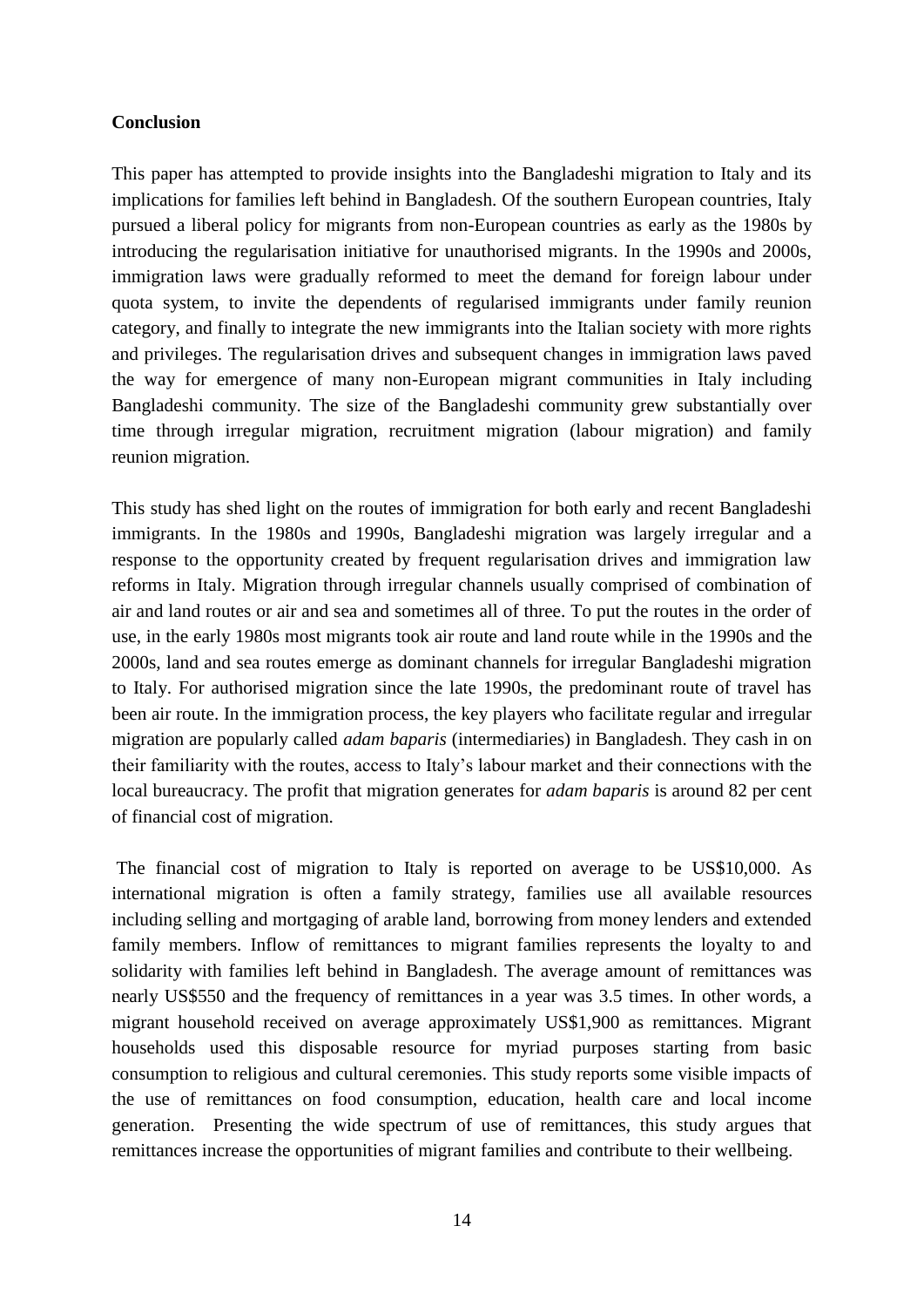This study should be seen as an early attempt to explicate the Bangladeshi migration to Italy and its implications for migrant families. While this study offers valuable insights into Bangladeshi migration to Italy, more research is required adopting two-way surveys -- Italy and Bangladesh - and ethnographic fieldwork for better understanding of the migration and settlement process in Italy and their implications for the left-behind families in Bangladesh.

#### **Acknowledgement**

Authors wish to thank International Organisation for Migration (IOM) – Dhaka, Bangladesh for providing access to dataset on "Bangladesh Household Remittance Survey". Special thanks go to Rabab Fatima, Regional Representative, IOM-Dhaka, Samiha Huda and Disha Sonata Faruque, also of IOM-Dhaka, provided support and were a joy to work with.

#### **References**

Andaleeb, Syed Saad

2000 "Service quality in public and private hospitals in urban Bangladesh: A comparative study" *Health Policy*, 53: 25-37

Anthias and Lazaridis (eds)

2000 *Gender and Migration in Southern Europe*, Berg: New Work

# Chaloff, Jonathan

- 2004 "From labour emigration to labour recruitment: the case study of Italy" in Migration for employment – Bilateral Agreements at a crossroads, OECD: Paris.
- 2006 "Innovating in the supply of services to meet the needs of immigrants in Italy" in OCED, *From Immigration to Integration: Local Solutions to a Global Challenge,* Organization for Economic Co-operation and Development: Paris

Blangiardo, Gian Carlo

2009 "Foreigner"s presence in Italy: from a reference framework to future development scenarios" in Vincenzo Cesareo (ed), *The Fifteenth Italian report on Migrations 2009*, Polimetrica: Milan

Bonifazi, C., M. Okolski, J. Schoorl, P. Simon (eds)

2008 *International Migration in Europe: New trends and new methods of Analysis*, Amsterdam University Press: Amsterdam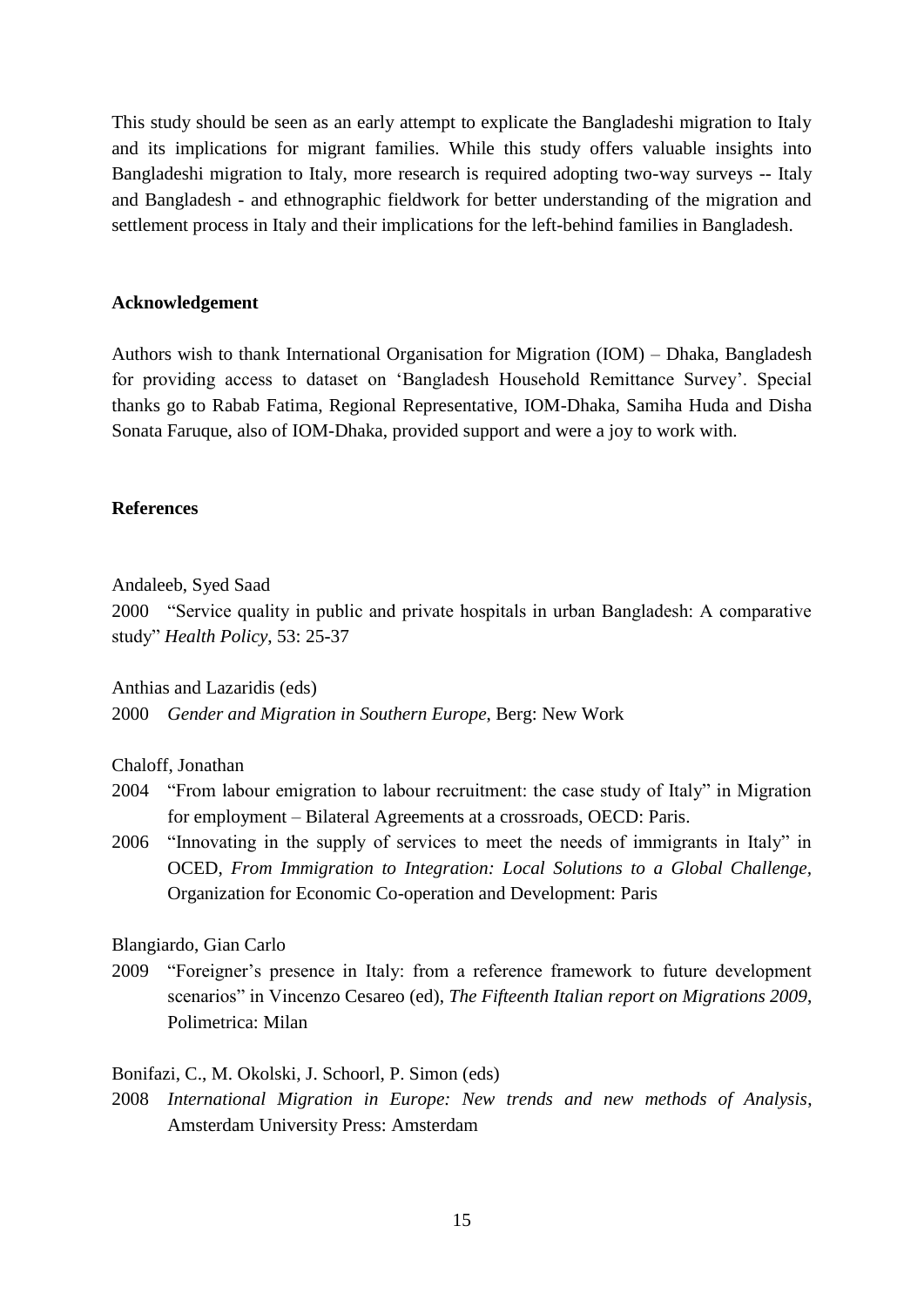#### Cesareo, Vincenzo

2007 *Immigrants Regularization Processes in Italy*, Polimetrica: Milan

2009 "Migrations in 2009: A Comprehensive outlook" in Vincenzo Cesareo (ed), *The Fifteenth Italian report on Migrations 2009*, Polimetrica: Milan

#### Congiano, Alessio and Salvatore Strozza

2008 "Foreign Immigration in Southern European receiving countries: new evidence from national data sources" in Corrado Bonifazi et al., *International Migration in Europe: New trends and new methods of Analysis*, Amsterdam University Press: Amsterdam

#### Faist, Thomas

2010 "Transnationalization and Development: toward an alternative agenda" in Glick Nina Shiller and Thomas Faist (eds.), *Migration, Development and Transnationalism: A Critical Stance*, Berghahn Books: Oxford

#### Goldring, Luin

2004 "Family and Collective Remittances to Mexico: A Multi-dimensional Typology", *Development and Change*, 35 (4): pp799-840

# Hermele, Kenneth

1997 "The Discourse on Migration and Development", in Thomas Hammar, Grete Brochmann, Kristof Tamas and Thomas Faist (eds.), *International Migration, Immobility and Development: Multidisciplinary Perspective*, Berg: Oxford

#### Hugo, Graeme

2003 "*Migration and Development: A Perspective from Asia*, IOM Migration Research Series, No. 14, International Organization for Migration: Geneva

# International Organization for Migration

2006 Handbook on Establishing effective labour migration policies in countries of origin and destination, joint publication with Organization for Security and Co-operation in Europe (OSCE) , IOM and ILO: Vienna

#### King, Russell

1993 "Recent immigration to Italy: character, causes, and consequences", *GeoJournal*, 30(3): 283-92

# King, Russell (Ed.)

2001 *Mediterranean passage: migration and new cultural encounters in Southern Europe*, Liverpool University Press: London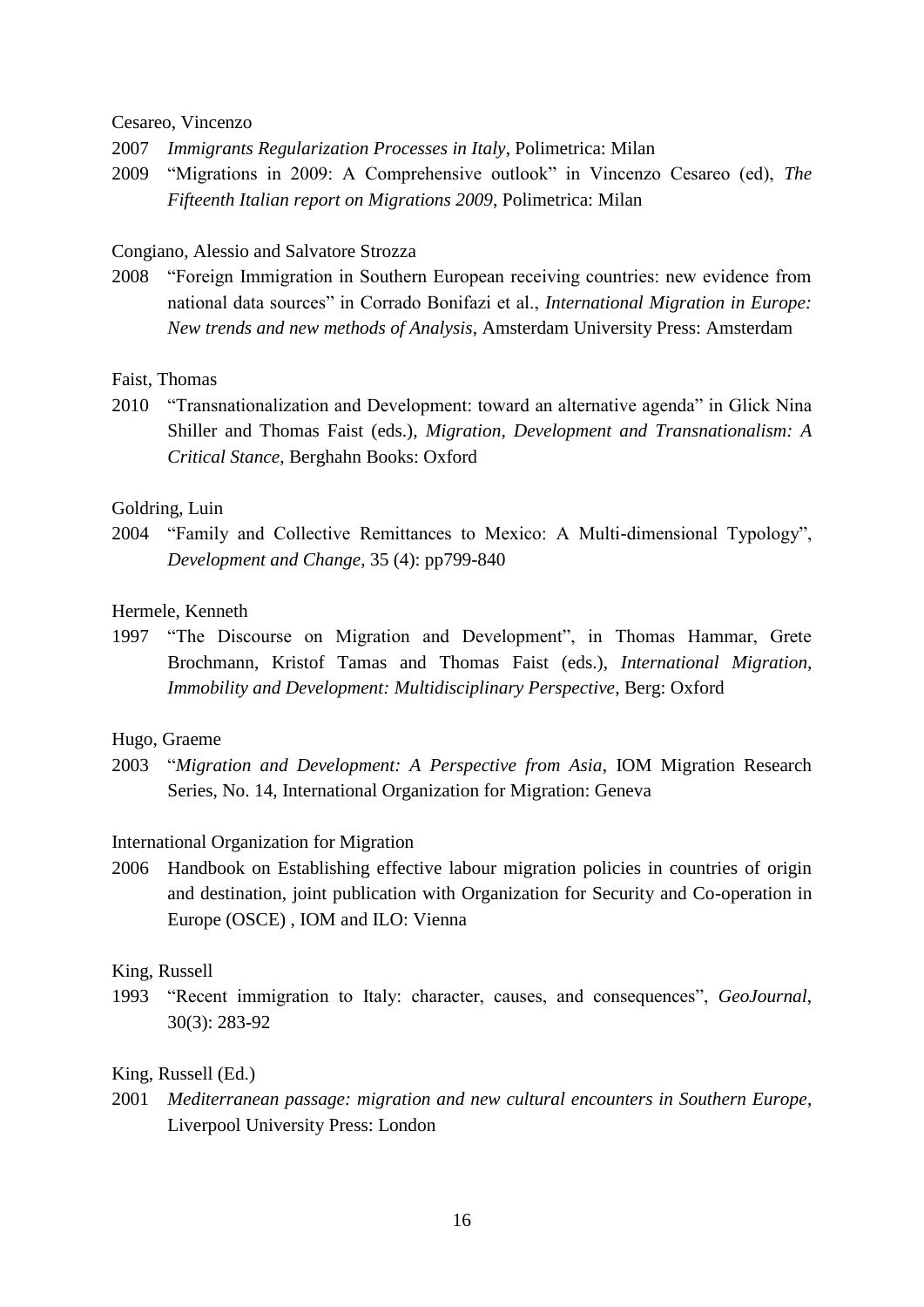King, Russell and Melanie Knights

- 1994 "Bangladeshis in Rome: a case of migratory opportunism", in W.T.S. Gould and A.M. Findlay (eds), *Population migration and the Changing World Order*, John Wiley and Sons: New York
- King, Russell and J. Andall
- 1999 "The Geography and economic sociology of recent immigration to Italy", *Modern Italy* 4 (2): 135-158

King, Russell, G. Lazaridis, and C. Tsardanidis (eds)

2000 *Eldorado or Fortress?: migration in Southern Europe*, Macmillan Press Ltd.: New York

#### Knights, Melanie

1996 "Bangladeshi Immigrants in Italy: from Geopolitics to Micropolitics", *Transactions of the Institute of British Geographers*, New Series, 21 (1) pp105-123

#### Monzini, Paola

2007 "Sea-Border Crossings: The Organization of Irregular Migration to Italy", *Mediterranean Politics*, 12:2, pp163-184

#### Papademetriou, and Philip L. Martin (ed.)

1991 *The Unsettled Relationship: Labour Migration and Economic Development*, Greenwood Press, London.

Pastore, Ferruccio, Paola Monzini, and Giuseppe Sciortino

2006 "Schengen"s soft underbelly? Irregular migration and human smuggling across land and sea border to Italy", International Migration 44 (4) 95-119

# Rahman, Md Mizanur

- 2009 "Temporary Migration and Changing Family Dynamics: Implications for Social Development", *Population, Space and Place*, 15, 161-174
- 2010 "Remittances as a social process: the Singapore-Bangladesh Remittance corridor", *Asian and Pacific Migration Journal*, 19 (2) 265-294
- 2011 "Emigration and the Family Economy: Bangladeshi labour migration to Saudi Arabia", *Asian and Pacific Migration Journal*, 20:(3-4) pp389-411

# Rahman, Md. Mizanur and Brenda S.A. Yeoh

2008 "The Social Organisation of Hundi: Channelling migrant remittances from East and Southeast Asia to Bangladesh" *Asian Population Studies*, 4 (1) pp5-29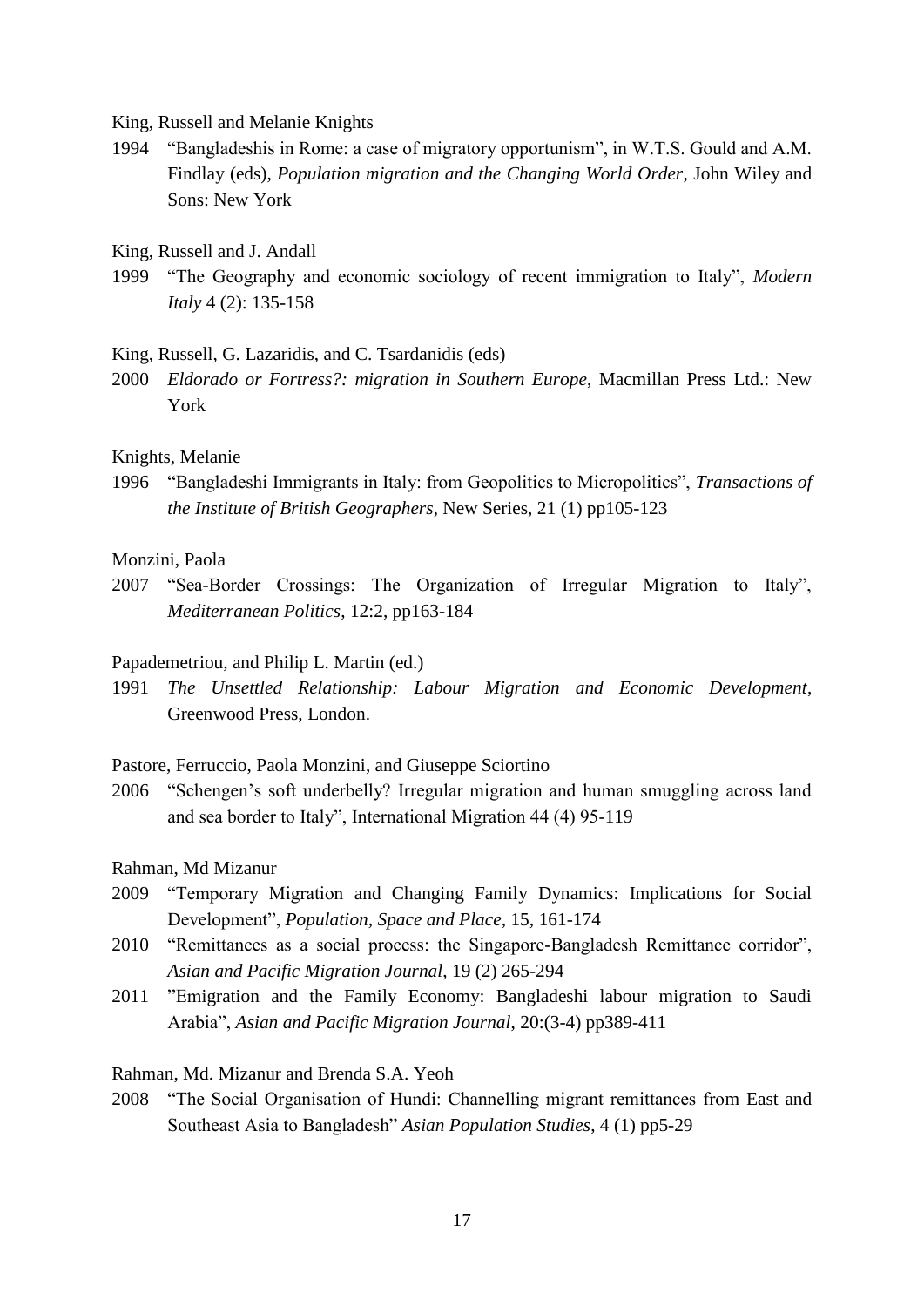Schiller, Nina Glick

2010 "A global perspective on migration and development", in Glick Nina Shiller and Thomas Faist (eds.), *Migration, Development and Transnationalism: A Critical Stance*, Berghahn Books: Oxford

# Schiller, Nina Glick and Thomas Faist

2010 "Introduction: Migration, Development and Social Transformation" in Glick Nina Shiller and Thomas Faist (eds.), *Migration, Development and Transnationalism: A Critical Stance*, Berghahn Books: Oxford

Sen, Amartya

1999 *Development as Freedom*, Oxford: Oxford University Press

### SOPEMI

2010 *International Migration Outlook*, OECD: Paris

### Stark, Oded

1991 *The Migration of Labor*, Oxford: Basil Blackwell.

### Triandafyllidou, Anna

2007 "Mediterranean Migrations: Problems and Prospects for Greece and Italy in the  $21<sup>st</sup>$ Century", *Mediterranean Politics*, 12: 1, 77-84

# Ullah, AKM Ahsan.

2010 *Rationalising Migration Decisions: Labour Migrants in East and Southeast Asia*, London: Ashgate

UNODC (United Nations Office on Drugs and Crime)

2010 "Smuggling of Migrants into, through and from North Africa", UNODC: Vienna

Yeoh, Brenda S.A., Elspeth Graham and Paul J. Boyle

2002 "Migrations and Family Relations in the Asia Pacific Region", *Asian and Pacific Migration Journal*, Vol. 11, No. 1

# Zanfrini, L

2003 "Employment Needs of Firms and Planning of flows" IRES Report.

# Zeitlyn, Benjamin

2006 **'***Migration From Bangladesh to Italy and Spain*'**,** Occasional Paper 11, Refugee and Migratory Movements Research Unit, University of Dhaka.